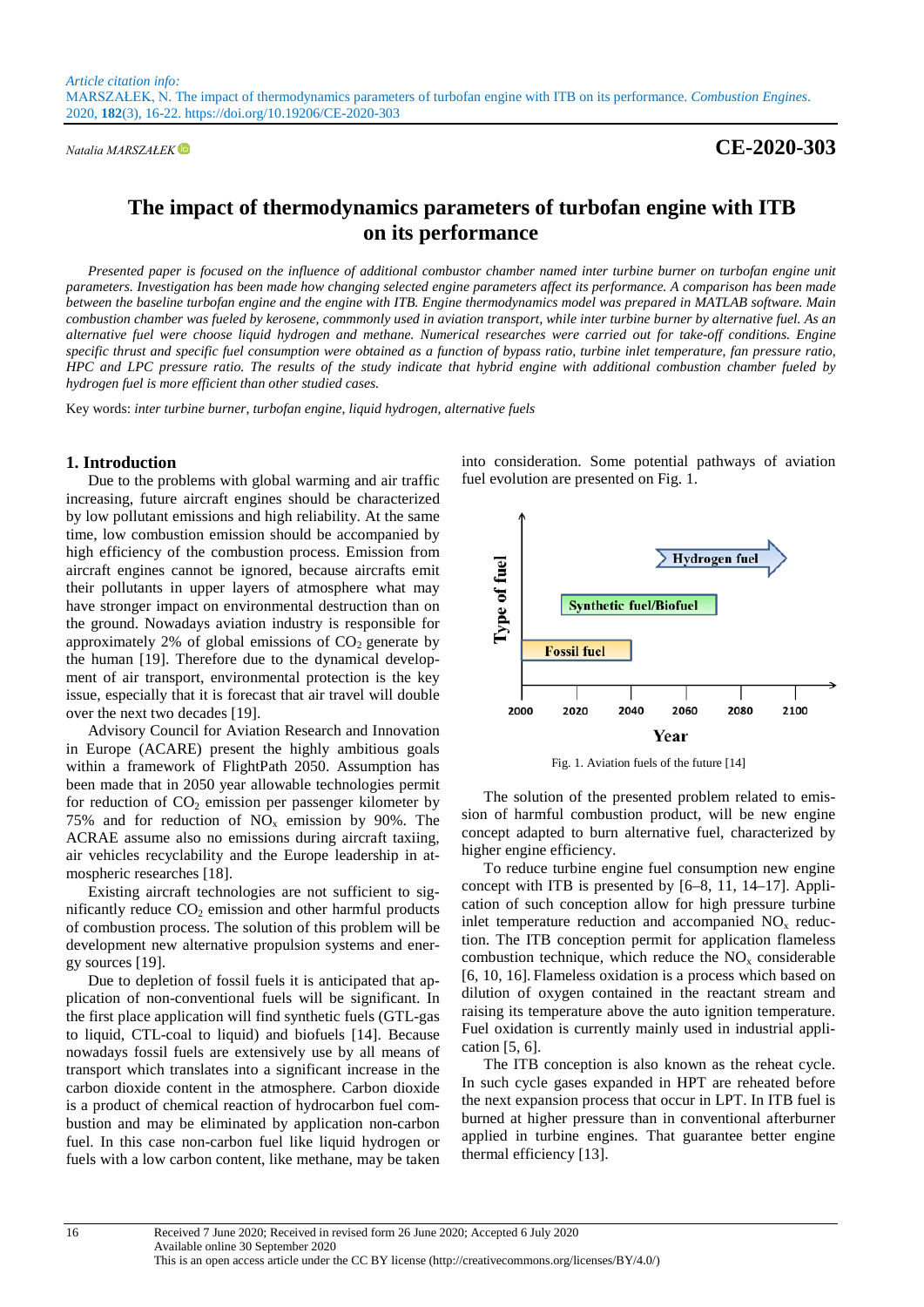Hydrogen has got wider flammability limit than kerosene so the combustion process can take place at lean conditions to reduce  $NO_x$  emission [17].  $NO_x$  emission increases with fuel to air ratio and with the temperature of combustion process [12]. Nitrogen oxides are formed during the oxidation of nitrogen contained in the air exposed to high temperatures [12]. The main parameters that are responsible for nitrogen oxide formation are the flame temperature, the nitrogen and oxygen content and the residence time of the gases in the combustion zone. Reduction of these parameters would allow for  $NO<sub>x</sub>$  reduction, emitted by the aircraft turbine engines [2, 12].

Hydrogen is clean energy carrier [1] that require large fuel tanks due to the four time lower energy density per unit volume than kerosene. This hydrogen property will affect considerably the airframe configuration. This problem can be resolve by development of new aircraft type, namely the Blended Wing Body [11, 14]. BWB is resemble to flying wing [20]. This hybrid shape seems to be the most suitable for large hydrogen cylindrical tanks [14].

Another promising alternative fuel next to hydrogen is Liquid Natural Gas. LNG in 90% consist of methane. The remaining 10% are small fractions of liquid ethane, propane, nitrogen and other impurities. LNG is a cryogenic fluid like hydrogen. Application of LNG will allow for a 20% reduction in  $CO<sub>2</sub>$  emission. Further reduction is possible by adding liquid biomethane to the LNG, to create Bio-LNG [3]. Studies on cryogenic alternative fuels bring to the conclusion that fuel tanks should be placed within the fuselage [3].

#### **2. Inter turbine burner concept**

In conventional turbofan engine fuel is burn in main combustion chamber and then hot gases are expand through the turbine. In turbofan engine configuration with inter turbine burner combustion is continued in additional combustion chamber, situated between high pressure turbine (HPT) and low pressure turbine (LPT). The main goal of this conception is to increase engine efficiency and specific thrust [8, 16]. The ITB as an additional source of heat influence on increase of power output for a given engine size. In accordance with [16] the specific fuel consumption (SFC) is lower than for engine with afterburner due to the fact that operating pressure of an ITB is higher and it help to improve the thermal efficiency of the Brayton cycle [16].

The turbofan engine configuration with marked engine stations is presented on Fig. 2.



Fig. 2. Turbofan engine configuration with ITB [14]

Description of sections numbers presented on Fig. 2:  $H$  – ambient conditions,  $0$  – inlet conditions,  $1$  – conditions at the fan inlet,  $1a$  – conditions at the LPC inlet,  $1b$  – conditions at the HPC inlet, 2 – conditions at the combustion chamber inlet,  $3$  – conditions at the HPT inlet,  $3a$  – condition at ITB inlet,  $3b$  – conditions at the LPT inlet,  $4 - \text{con-}$ ditions at the LPT outlet, 5 – conditions at the exhaust nozzle outlet, 5'– conditions at the cold nozzle outlet.

#### **3.Turbofan engine numerical model**

The thermodynamics model of turbofan engine with dual combustor chamber was implemented in Matlab software and is described in detail in references [9]. A twin spool configuration of engine is considered, where the high pressure compressor (HPC) is driven by the high pressure turbine (HPT), whereas the fan and low pressure compressor (LPC) are driven by low pressure turbine (LPT). Engine performance analysis was carried out for off-design conditions. Working fluid was describe as semi-perfect gas [9]. Engine operating conditions are presented in Table 1.

Table 1. Operating conditions

| Description                   | Notation                 | Unit | Take-off |
|-------------------------------|--------------------------|------|----------|
| Mach number                   | Ma                       |      | $\theta$ |
| Altitude                      | Н                        | m    |          |
| Air mass flow                 | m                        | kg/s | 670      |
| Fan pressure ratio            | <b>FPR</b>               |      | 1.65     |
| Bypass ratio                  | <b>BR</b>                |      | 4.4      |
| LPC pressure ratio            | $\pi_{\text{LPC}}$       |      | 1.6      |
| HPC pressure ratio            | $\pi_{\text{HPC}}$       |      | 12.8     |
| HPT turbine inlet temperature | <b>TIT<sub>HPT</sub></b> | K    | 1500     |
| LPT turbine inlet temperature | TIT <sub>LPT</sub>       | K    | 1300     |

Engine numerical model consist of blocks that describe the work of individual engine components like: inlet, fan, low pressure compressor, high pressure compressor, combustion chamber, high pressure turbine, inter turbine burner, low pressure turbine, exhaust nozzle and bypass. The scheme of numerical model is presented on Fig. 2. Prepared thermodynamics model do not taking into consideration turbine cooling process.

The design of turbofan engine is a compromise between turboprop and turbojet engines. This construction is characterized by the occurrence of two streams of air [4]. In the analyses case, the air in primary core (hot stream) goes through the fan, low pressure compressor, high pressure compressor, combustor chamber, high pressure turbine, low pressure turbine, inter turbine burner, low pressure compressor and exhaust nozzle. The second part of air (cold stream) goes through fan and then to the outer duct ended by the "cold" nozzle.

Bypass ratio is defined as:

$$
BR = \frac{\dot{m}_c}{\dot{m}_h} \tag{1}
$$

where:  $\dot{m}_c$  – mass flow rate through the bypass,  $\dot{m}_h$  – mass flow rate through the primary engine core.

High-bypass pressure ratio turbofan engines found application in large commercial aircraft, as much fuel efficient than other types of turbine engines [4]. The variation of BR influence directly variation in engine components diameters and rotational speed [12].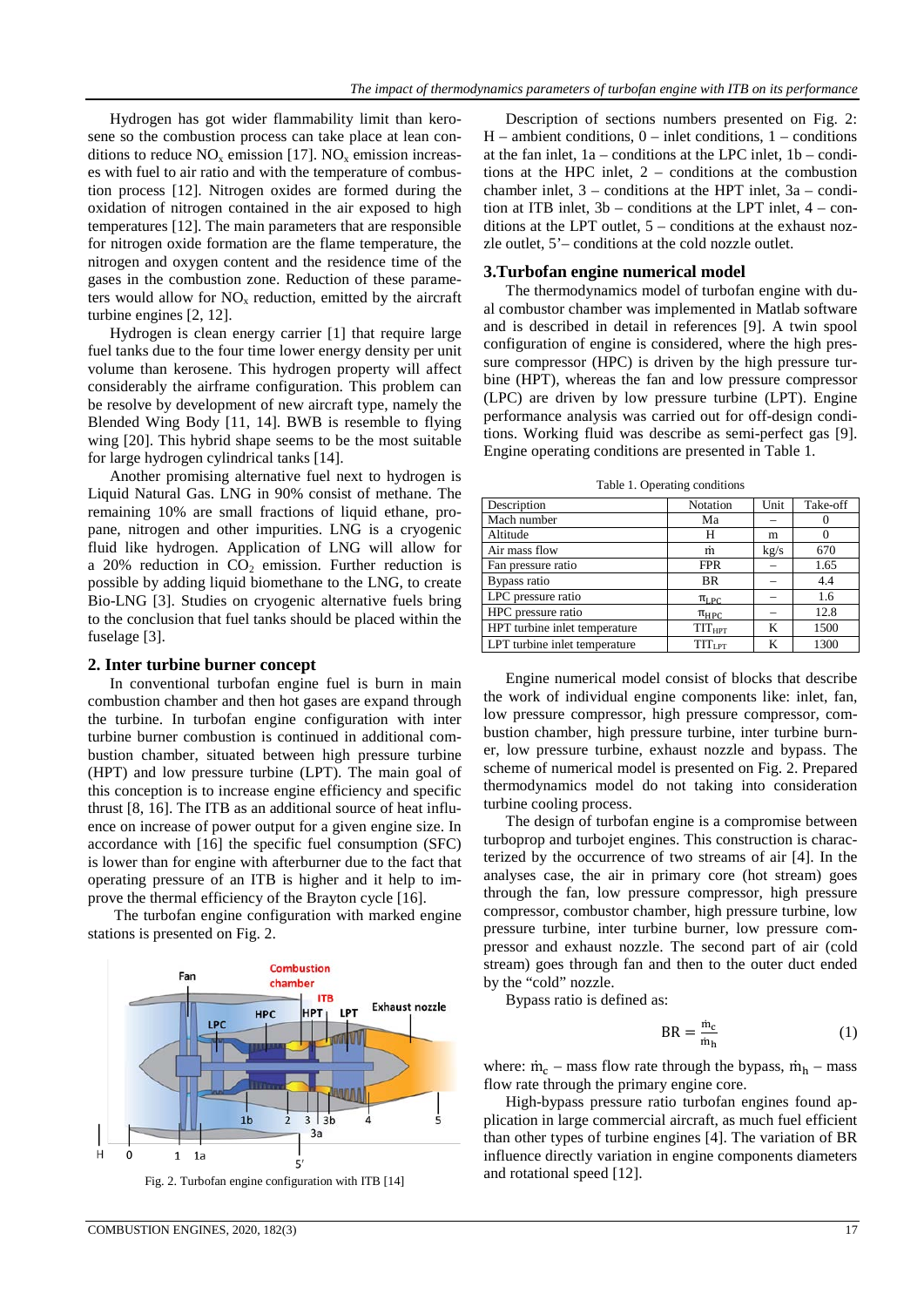There are two fundamental indicators that define the performance of turbine engines – specific thrust and specific fuel consumption. Specific thrust is the engine thrust per mass flow rate:

$$
ST = \frac{T}{\dot{m}_h} \tag{2}
$$

Specific fuel consumption is defined as the fuel mass flow rate per unit thrust and can be expressed by following equation:

$$
SFC = \frac{m_{\text{fuel}\_1} + m_{\text{fuel}\_2}}{T}
$$
 (3)

where:  $m_{fuel\_1}$  – fuel burn in main combustion chamber,  $m_{\text{fuel 2}}$  – fuel burn in ITB.

In analysis case, the fuel flow rate is the sum of the fuel flow related to the main combustion chamber and the fuel flow related to the ITB.

Engine thrust force for turbofan engine with ITB:

$$
T = m_h BRV_5' + m_h(1 + f + f_{tb})V_5 - m_h(1 + BR)V
$$
 (4)

where:  $\dot{m}_h$  – mass flow rate (main gas path), BR – bypass ratio,  $V'_5$  – velocity of bypass air,  $V_5$  – velocity of hot gases,  $f$  – fuel to air ratio,  $f_{\text{th}}$  – fuel to air ratio for turbine burner, V – velocity of the flight.

The presented block structure of the engine numerical model (Fig. 2), illustrate the order of performed calculations.



Fig. 2. The schematic of numerical model of turbofan engine with ITB in Matlab software

The model was developed based on the basic thermodynamics relations [4, 9, 12]. Prepared model allow analyze the performance of hybrid turbofan engine.

Turbofan engine performance are influence by the following thermodynamics parameters:

- − bypass pressure ratio,
- − fan pressure ratio,
- − overall pressure ratio,
- − turbine inlet temperature.

Low specific fuel consumption is achieve by continuously increasing the overall pressure ratio (OPR), and bypass ratio (BR) [16]. Turbine inlet temperature is the most important design parameter that influence thermodynamic cycle of turbine engine [4]. For a conventional turbine engine, the HPT inlet temperature is a design variable. In case of engine configuration with ITB, both the HPT and LPT inlet temperatures are design variables [16].

#### **4.Scope of the work**

The main scope of presented work is analysis how variation of selected engine parameters influence engine performance. Numerical analysis was carried out for take-off conditions. As the variable parameters were choose: bypass ratio, turbine inlet temperature, fan pressure ratio, HPC and LPC pressure ratio. Performance comparison was made between hybrid engine with ITB and baseline turbofan engine.

Two options of engine feeding were taken into consideration. In first case assumptions has been made that main combustion chamber is fueled by kerosene while the ITB is fueled by liquid hydrogen. In second case the main combustion chamber is invariable fueled by kerosene while ITB by liquid methane.

It can be seen in Fig. 6 to Fig. 14 that researches was carried out for three values of bypass ratio: 4.4, 6 and 8.

Thermodynamics calculations were carried out in order to determine the flow parameters at characteristic engine sections (Fig. 2) and to calculate specific thrust and specific fuel consumption.

#### **5.Result discussion**

The variations of engine performance with selected thermodynamics parameters changes are presented on Fig. 3 to Fig. 14.

The relation between bypass ratio (BR) and engine specific thrust (ST) is presented on Fig. 3.



Fig. 3. Bypass ratio vs. specific thrust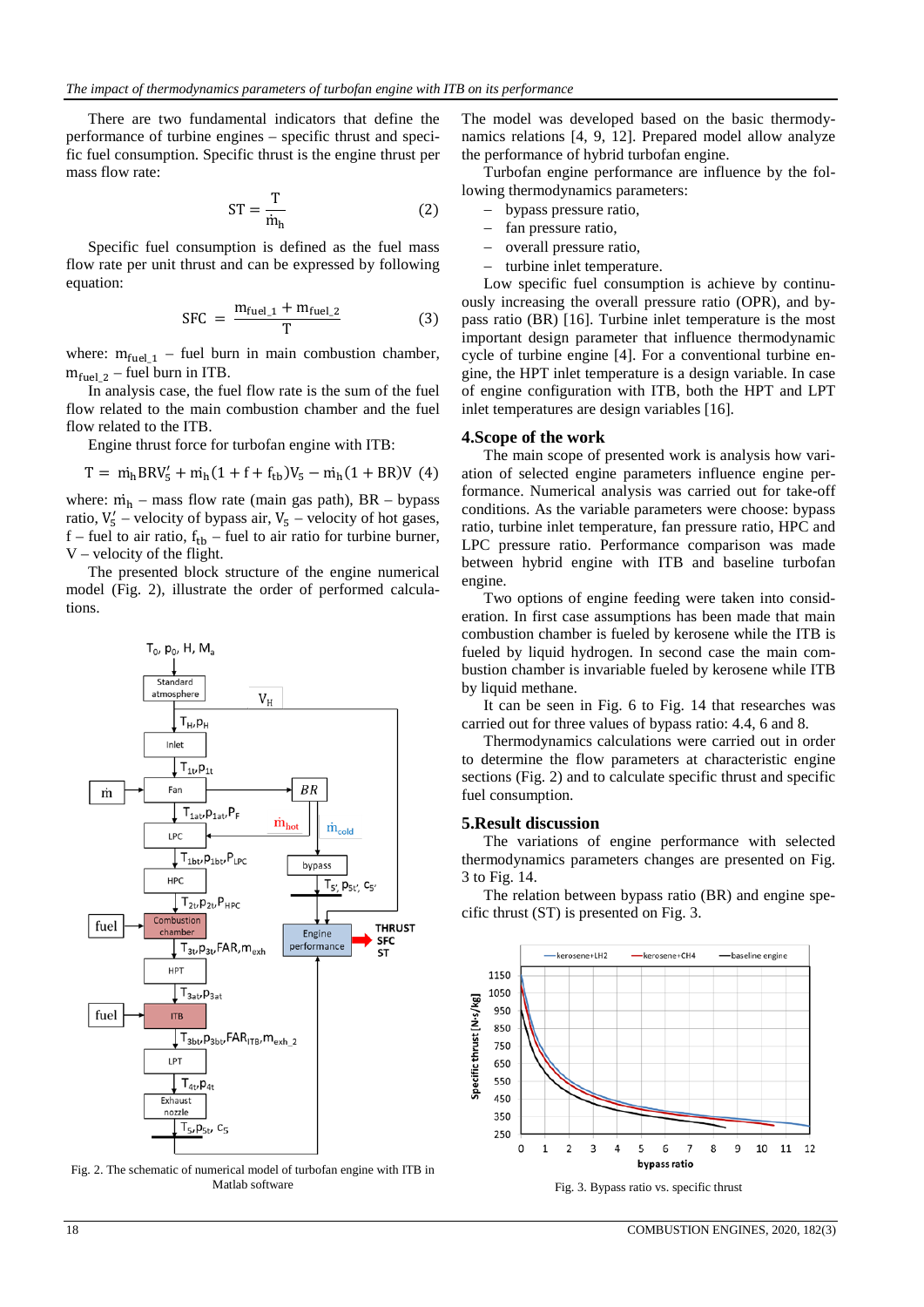The graph shows the decreasing dependence of the specific thrust with the increase of engine BR (Fig. 3). BR is relation between cold stream of air and the air in the main engine core, described by equation (1). If the BR increase, more air goes through the outer duct, what affect significantly the increase in engine outer diameter. This issue cause the drag increase as well as reduction of ground clearance [14].



Fig. 4. Bypass ratio vs. specific fuel consumption

It can be seen on Fig.4, that increasing the BR improves the specific fuel consumption at the expense of specific thrust decrease. The lowest value of SFC is obtained for engine with inter turbine burner fueled by liquid hydrogen (Fig. 4). At the same time, for this case the highest specific thrust was received (Fig. 3). In addition for a given working conditions, the highest values of BR are possible to applied for engine configuration with inter turbine burner fueled by hydrogen. Analyzing the chart on Fig. 3 and Fig. 4 it can be seen that for an accepted operating conditions wider range of bypass ratio can be implemented for turbofan engine with additional combustor chamber. For hydrogen fueled ITB this range is wider than for methane.

Figure 5 present the variation of engine specific thrust with the changes of high pressure turbine inlet temperature  $(TIT_{HPT})$ .



Growth of the  $TIT_{HPT}$  cause the increasing of engine specific thrust (Fig. 5). It is noticeable that for baseline turbofan engine, thrust increase with the  $TIT_{HPT}$  is quicker than for modified construction. In case of an engine with ITB, for lower inlet turbine temperatures higher values of ST are obtained in comparison to the baseline engine. This will significantly reduce emission of  $NO<sub>x</sub>$  with simultaneous ensuring better engine performance. In addition temperature reduction will increase engine component life. The value of turbine inlet temperature is a design variable and is limited by material properties.

Increase in BR value result in lower specific thrust value attained by the power plant as well as lower SFC (Fig. 6).



Fig. 6.  $TIT_{HPT}$  vs. specific fuel consumption

Application of alternative fuel in additional combustion chamber exert evident effect on variation of specific fuel consumption with the  $TIT_{HPT}$  changes (Fig. 6). For liquid hydrogen SFC show upward trend while for methane the graph is decreasing to a minimum at temperature about 1520 K, and then slowly increases.

For turbine inlet temperatures higher than 1700 K, the power plant with additional combustor chamber fueled by methane remains more economical than engine with ITB fueled by hydrogen and baseline engine (Fig. 6).

Figure 7 represents the relation between the specific thrust and low pressure turbine inlet temperature. The shape of the graph demonstrates the increase of engine specific thrust with low pressure turbine inlet temperature increase. Application of higher values of BR results in a reduction of specific thrust.



Fig. 7. TIT<sub>LPT</sub> vs. specific thrust

The decrease of ST with the growth of BR is accompanied by a reduction of specific fuel consumption (Fig. 8).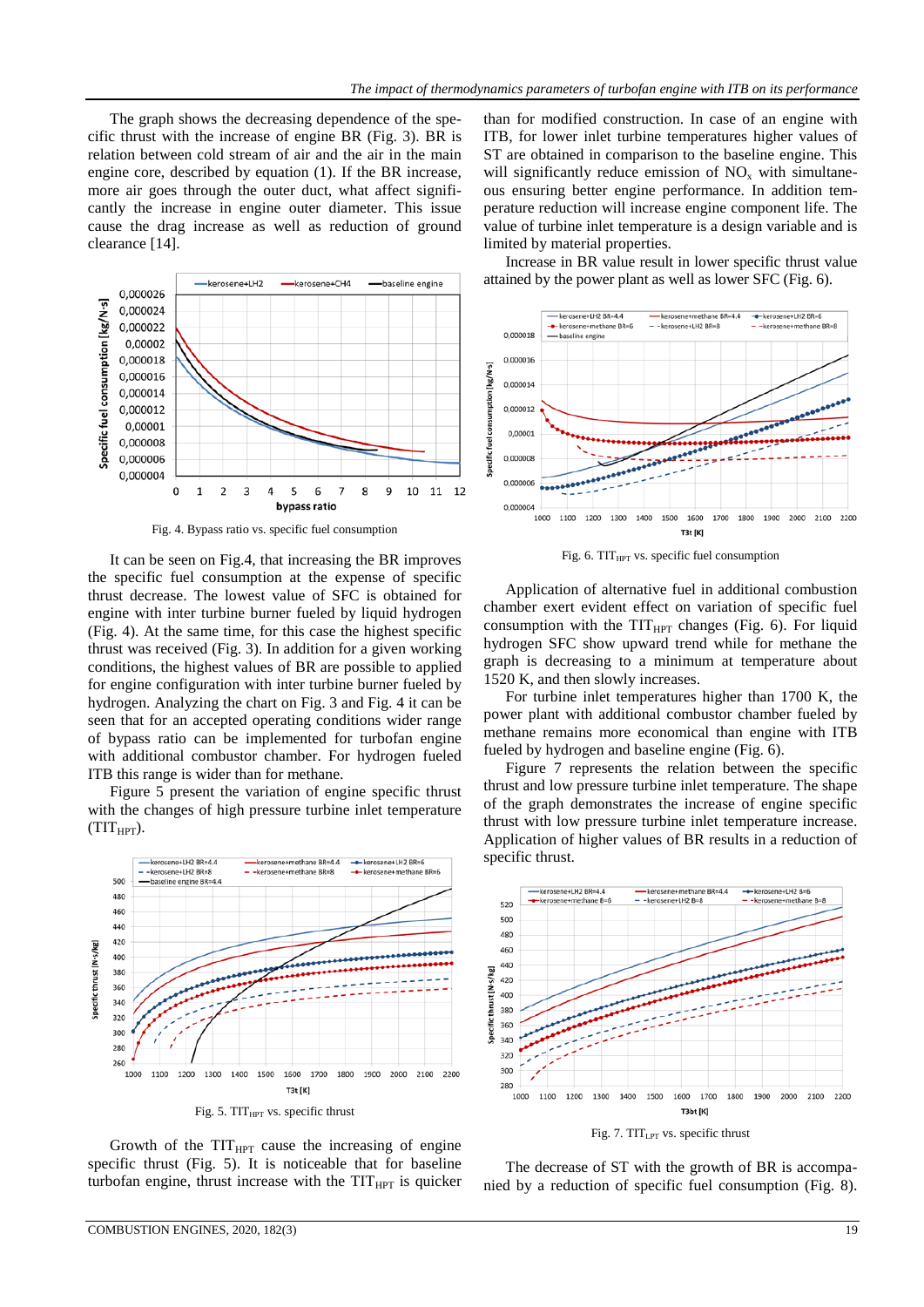The graph on Fig. 8 depict that the growth of SFC for modified engine supplied by methane is much rapid than for hydrogen.



The relation between the fan pressure ratio and engine performance is presented on Fig. 9 to Fig. 10.

For the engine with an additional combustion chamber, the specific thrust as a function of fan pressure ratio is increasing relationship (Fig. 9), while the specific fuel consumption is decreasing (Fig. 10). Application of hydrogen or methane in additional combustor chamber exert visible influence on engine specific thrust in comparison to the baseline engine.



Fig. 9. Fan pressure ratio vs. specific thrust

With the growth of bypass ratio, shorter range of fan pressure ratio (FPR) can be implemented as well as lower values of specific thrust (Fig. 9) and SFC (Fig. 10) are obtained. It can be seen on Fig. 9 that the optimum of FPR decrease with increase in BR.

The course of the specific fuel consumption as a function of fan pressure ratio for the baseline engine is similar to the engine with ITB fueled by hydrogen (Fig. 10).

The engine performance parameters in function of HPC pressure ratio are presented on Fig. 11 and Fig. 12.

The graph on Fig. 11 shows that ST increase with HPC pressure ratio to achieve the maximum, and then slowly go down. For hydrogen fuel, the optimal pressure ratio is about 21 while for methane fuel about 22. For baseline engine optimal pressure ratio is about 18. SFC has a decreasing tendency (Fig. 12). For hydrogen fueled ITB the highest

values of ST are obtained with simultaneous the lowest SFC. Comparing the SFC for conventional turbofan engine and hybrid engine fueled by methane, it is noticeable that for HPC pressure ratios up to about 26, the lowest values of SFC are obtained for modified engine configuration. Opposite situation is observed for HPC pressure ratios higher than 26. The SFC curve for conventional engine is much steep while for engine with ITB fueled by methane much flatten (Fig. 12).



Fig. 10. Fan pressure vs. specific fuel consumption





Increasing the compressor pressure ratio (as well as overall engine pressure ratio) result in longer and heavier engine construction.



Fig. 12. HPC pressure ratio vs. specific fuel consumption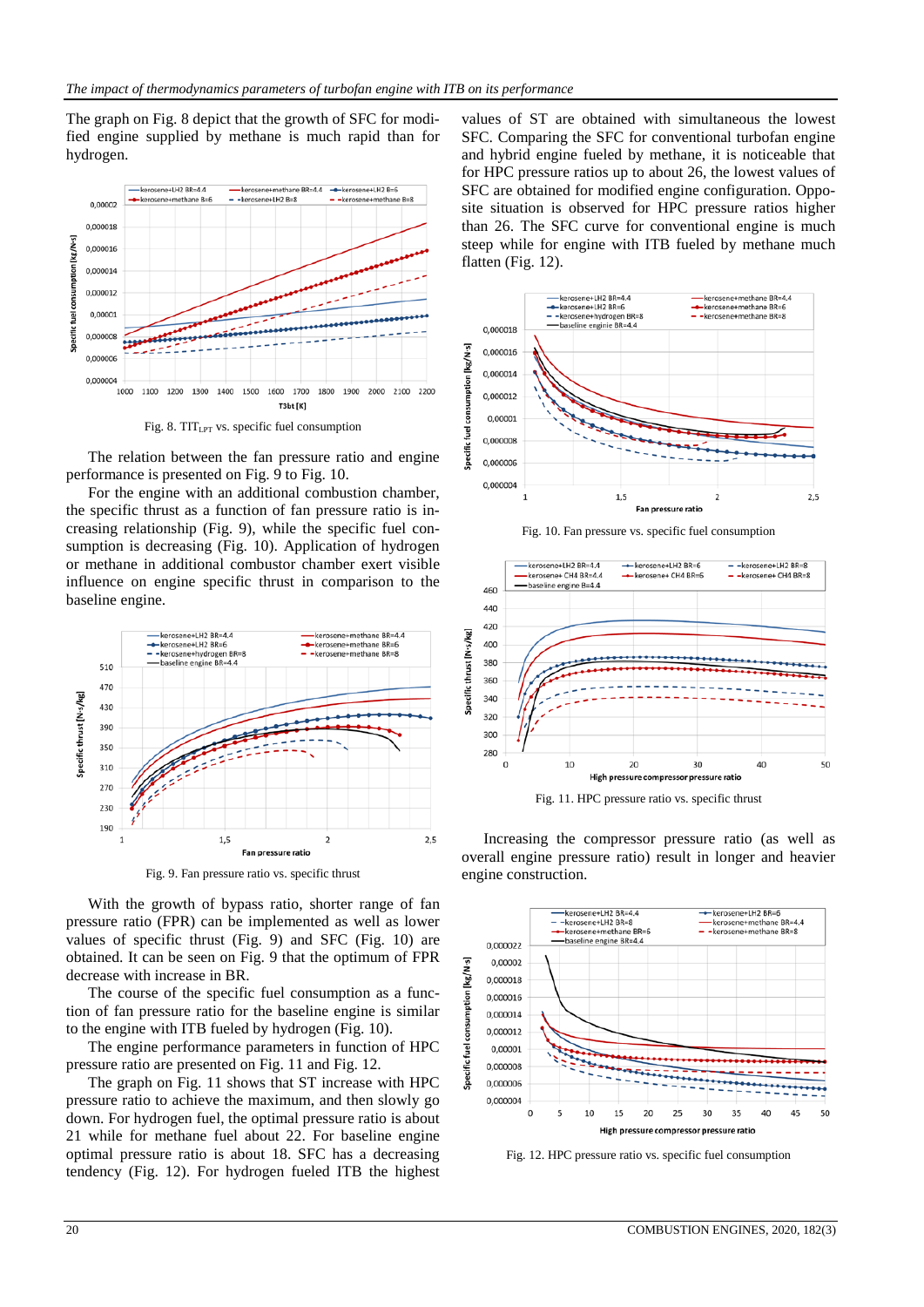The variation of engine ST and SFC with LPC pressure ratio increase is presented on Fig. 13 and Fig. 14 respectively. Higher specific thrust values are achieved by the hybrid engine. Better performance are obtained for hybrid configuration adapted for burning hydrogen fuel (Fig. 13 and Fig. 14). It is noticeable that ST determined for baseline configuration, decrease more rapid with the growth of the LPC pressure ratio than for configuration with ITB.



Fig. 13. LPC pressure ratio vs. specific thrust

The graph presented on Fig. 14 shows that the more efficient SFC curves were obtained for engine with hydrogen fueled ITB.

The SFC curve that present the baseline turbofan engine has got similar course like for hybrid engine with combustor chamber adapted for hydrogen fuel (Fig. 14).



Fig. 14. LPC pressure ratio vs. specific fuel consumption

#### **6. Summary**

The significant influence on specific thrust and specific fuel consumption value has got not only a choice of alternative fuel burned in additional combustor chamber but also selection of appropriate turbine engine operating parameters. Presented work is focused on conception of turbofan engine with ITB fueled by alternative fuel – hydrogen or methane, while the main combustion chamber is supply by kerosene. Studies devoted by the scientist on ITB application in turbine engines are mostly focused on the case in which the main combustion chamber is fueled by liquid hydrogen, while second combustion chamber by biofuel or kerosene. The advantage of the adopted and presented in this paper conception is less complexity of the engine and airframe assembly. Such solution will be cheaper and easiest to implementation than application hydrogen as a fuel dedicated to the main combustion chamber. In addition application of ITB fueled by hydrogen will provide valuables data to the further researches on hydrogen fueled aircraft.

Based on analysis of the presented results, better from a performance point of view presents the engine with additional combustion chamber fueled by hydrogen. Conducted analysis indicate the possibility to reduce turbine inlet temperature significantly for engine configuration with ITB, what will permit for reduction of  $NO<sub>x</sub>$  emission. The temperature depression result also in lengthen engine overhaul life. Generally the reduction in TIT cause the reduction in engine thrust but also in specific fuel consumption. In case of hydrogen fueled ITB the reduction in SFC is considerable than in case of methane fuel. Lower fuel consumption makes engine more economical, which is very important engine attribute that determines the choice of a given power plant and affect the range of the aircraft.

Presented advantages of using hydrogen as a fuel make the proposed hybrid engine concept very promising for future aviation.

Presented results come from the numerical simulations of engine thermodynamic cycle. Model has been elaborated based on the basic thermodynamics equations. The written code is able to predict the turbofan engine performance. Elaborated numerical model of hybrid turbofan engine require validation with data obtained during the experimental researches, conducted on the engine prototype. Model should be adjusted to the experimental data and then used for more detailed analysis. This type of advanced experimental researches are the domain of manufacturers of the largest aircraft engines and definitely go beyond the scope of the available laboratory.

## **Nomenclature**

- BR bypass ratio
- BWB blended wing body
- CTL coal to liquid
- FAR fuel to air ratio
- GTL gas to liquid<br>HPC high pressure
- high pressure compressor
- HPT high pressure turbine
- ITB inter turbine burner
- LNG liquid natural gas
- LPC low pressure compressor
- LPT low pressure turbine
- OPR overall pressure ratio
- SFC specific fuel consumption<br>ST specific thrust
- specific thrust
- T engine thrust
- TIT turbine inlet temperature